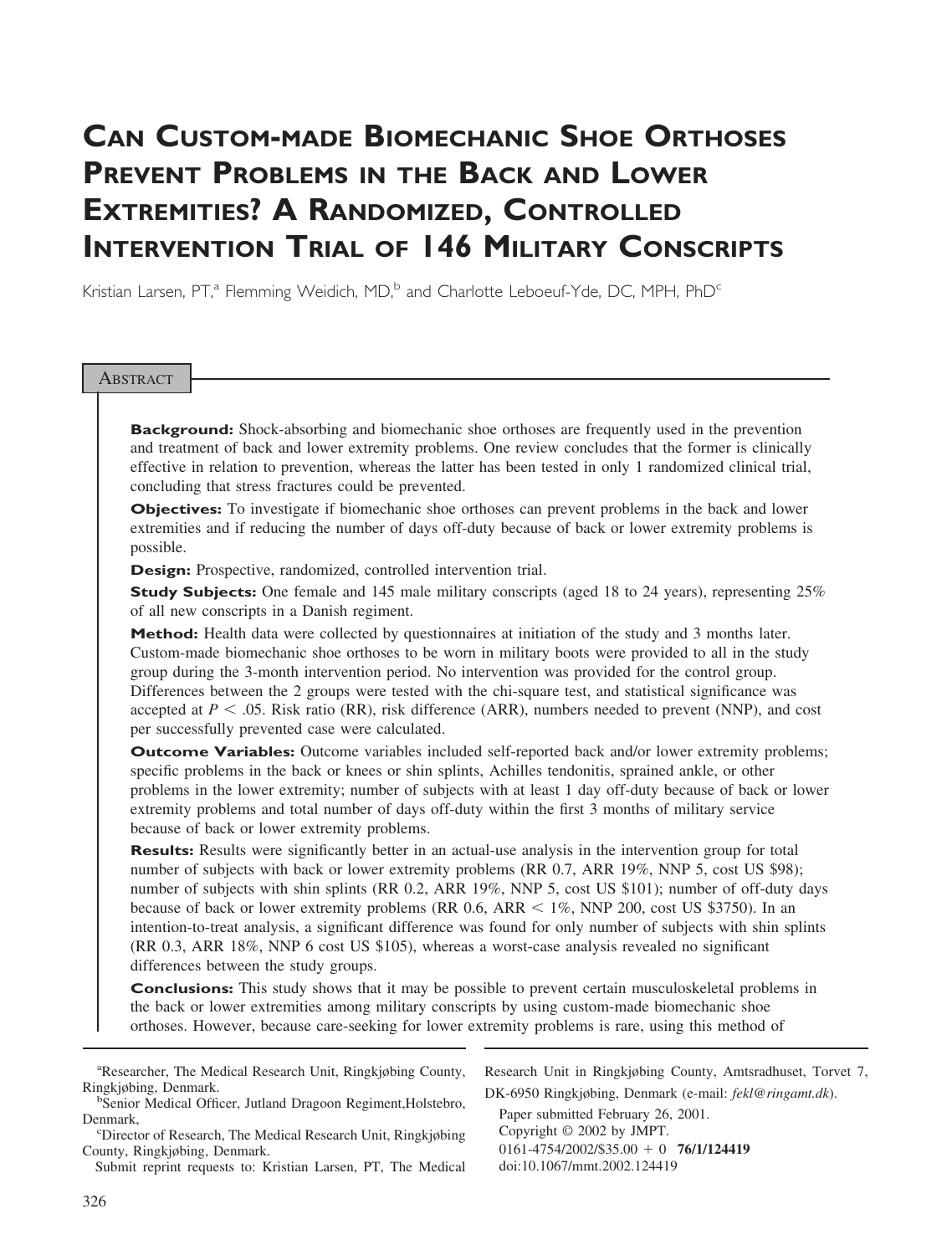prevention in military conscripts would be too costly. We also noted that the choice of statistical approach determined the outcome. (J Manipulative Physiol Ther 2002;25:326-31)

**Key Indexing Terms:** *Orthosis; Lower Extremity; Low Back Pain; Biomechanics*

# **INTRODUCTION**

**THE PREVALUATE:** The prevalence of back and lower extremity prob-<br>lems in general is high,<sup>1</sup> particularly during the first<br>3 months of military service.<sup>2</sup> The most common<br>musculoskeletal problems in the Danish Army are lems in general is high, $<sup>1</sup>$  particularly during the first</sup> 3 months of military service.<sup>2</sup> The most common musculoskeletal problems in the Danish Army are back problems, knee problems, shin splints, Achilles tendonitis, and sprained ankles.<sup>2</sup> Shock-absorbing and biomechanic shoe orthoses (BSO) are frequently used in the prevention and treatment of back and lower extremity problems. One review concludes that shock-absorbing insoles in footwear reduces the incidence of stress fractures in athletes and military personnel.<sup>3</sup> In several randomized, controlled studies, researchers conclude that preventing overuse injuries in the back and lower extremities by use of shock absorbing insoles is possible.<sup>4-8</sup> We succeeded in finding only 1 randomized clinical trial in which BSO were used for prevention of back and lower extremity problems.<sup>9</sup> According to the results from this study, reducing the incidence of stress fractures with semi-rigid and in particular soft BSO is possible.

The theory behind the use of BSO is that control of the subtalar and midtarsal pronation has a positive effect on the closed kinetic, linked movements in the whole lower extremity and back during walking and running.<sup>10</sup> Prevention of excessive subtalar and midtarsal joint pronation is thought to prevent excessive medial rotation of the tibia, femur, and pelvis, which in turn prevents further mechanical stress on the knee, hip, and back.<sup>10-12</sup> A connection between subtalar and midtarsal joint problems and lower extremity and back problems has been described. $13-18$ 

The purpose of this trial is to investigate if BSO can prevent problems in the back and lower extremities and if their use can reduce the number of days off-duty during the first 3 months of military service because of back or lower extremity problems.

# MATERIAL AND METHODS

## **Study Subjects**

The estimated sample size was calculated with MED-STAT (Version 2.12) to 55 subjects per group, with alpha at 5%, beta at 10%, and least relevant difference at 20%. We expected that 10% of subjects would be unwilling to participate and that we would have a drop-out rate of 10%. Therefore, all 154 male and female conscripts (aged 18 to 24 years) from all over Denmark, who were drafted to start in August 1999 at the Jutland Dragoon Regiment, Holstebro, Denmark, were asked to consider joining the study. All conscripts who agreed to participate in the trial were included. These conscripts all underwent an extended medical examination within 6 months before they were drafted. At that time, all subjects with serious back or lower extremity problems were excluded from military service. Therefore, no conscripts were excluded because of serious back or lower extremity problems at baseline evaluation. A further exclusion criterion was current use of a shoe orthosis. After we obtained informed written consent, we randomly assigned all conscripts into 2 groups by drawing an envelope out of a box with 154 well-shuffled envelopes, with text indicating either BSO or no BSO.

The main study was preceded by a pilot study performed on 37 male and female conscripts, aged 18 to 24 years, from February 1999 to May 1999. Adjustments to the procedure were made according to findings in the pilot study. Data from the pilot study are not included in the main study.

A prospective, randomized, controlled, intervention trial was conducted from August 1999 to November 1999 in cooperation with medical and other health care practitioners at the infirmary. We provided, all conscripts In the intervention group with custom-made BSO. One person experienced in making these BSO provided the orthoses with a heater and FormThotics (Foot Science International Ltd, Christchurch, New Zealand), in this way producing a semi-rigid shoe orthosis. The orthoses were fitted to the inside of the boots and heated while insi de. When the orthoses had the right temperature for molding, the conscripts put on their boots and sat down on a chair, while bearing weight on the outer side of the back of their feet. From this position, they stood up and shifted the weight from the lateral heels to the medial and anterior part of their feet, allowing a controlled pronation at the subtalar and midtarsal joint. The control subjects then stayed in this position for 1 minute while the orthoses cooled down. The conscripts were then told to use the biomechanic orthoses whenever wearing their military boots during the 3-month intervention period. The control group was given no intervention.

## **Data Collection**

Data were collected through questionnaires at baseline evaluation, during medical examination in the first week of military service, and 3 months later at follow-up evaluation, shortly after completion of the 3-month basic education. During the study period, medical and other health care practitioners at the infirmary were not aware of the group allocation, and they were told to treat all conscripts in the normal fashion,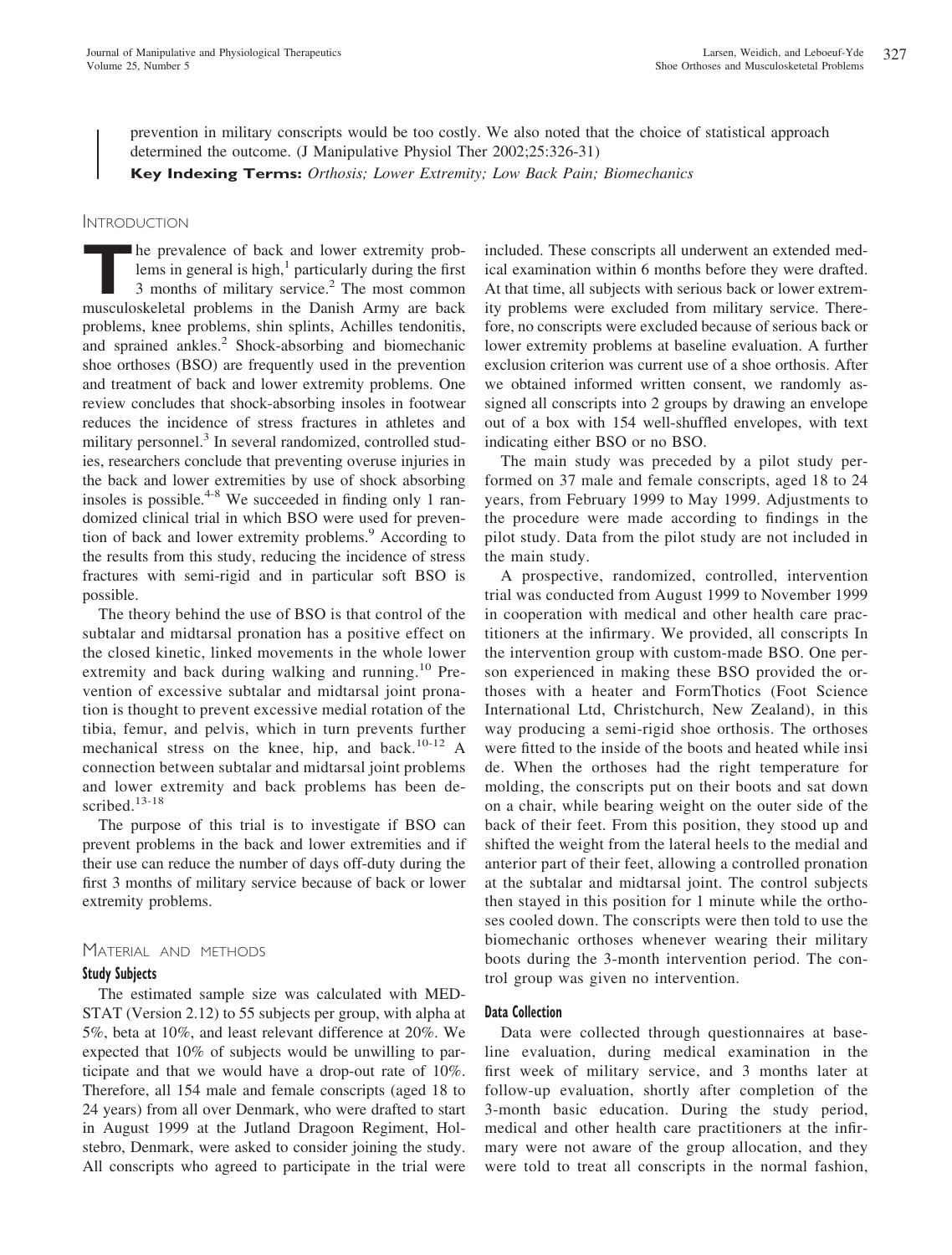

**Fig 1.** *Number of participants at time of randomization, baseline, and follow-up observation.*

except to refrain from using any type of BSO as a mode of treatment.

Baseline data were collected on self-reported back and/or lower extremity problems and specific problems in the back, knee, shin splints, Achilles tendonitis, sprained ankle, or other problems in the lower extremities within 3 months before military service.

Outcome variables at follow-up evaluation were the same as at baseline evaluation, with the addition of the number of subjects with at least 1 day off-duty because of lower extremity or back problems and total number of off-duty days because of back or lower extremity problems during the past 3 months. In addition, both groups were asked if they had used BSO within the first 3 months of military service to measure their compliance.

# **Data Handling and Analysis**

The same person used the Data Entry Builder software package version 1.0 from SPSS for data entry at two separate times, and discrepancies were corrected according to the raw data. Data were analyzed with the statistical software package SPSS version 9.0 (SPSS, Chicago, Ill), and Stata release 6.0 (College Station, Tex). Chi-square tests were used to compare the 2 groups, accepting a significance level of  $P < .05$ . Data were analyzed in 3 different ways:

1. An actual-use analysis, including subjects who completed the intervention. Eleven conscripts selected for the Danish Army Sergeants School (4 in the control group and 7 in the intervention group) did not return the follow-up questionnaire but underwent a medical examination at completion of the first 3 months of military service. At this time, they reported not to have had back or lower extremity problems during the intervention period, therefore classified as having no back or lower extremity problems during the intervention period. We assumed that these conscripts had been compliant. Nine conscripts in the intervention group who were not compliant were excluded from this analysis. When calculating the 3-month period prevalence of off-duty days, we assumed that all conscripts had been on-duty for a period of 60 days (Fig 1).

- 2. An intention-to-treat analysis was conducted for those variables for which significant differences between groups were found in the actual-use analysis, including known data from the 9 conscripts in the intervention group who were not compliant (Fig 1).
- 3. A worst-case analysis was conducted for those outcome variables that were significantly different in the actual-use analysis. It included the 25 conscripts who were not compliant or dropped out (ie, 9 non-compliant subjects, 8 persons excluded from military service, and 8 subjects who were unavailable at follow-up evaluation). In this analysis, we assumed that conscripts excluded from service and those who were unavailable at follow-up evaluation had problems in back and lower extremity and that all had been offduty at least 1 day (Fig 1).

The risk ratio (RR) was calculated as the period prevalence rate in the intervention group divided by the period prevalence rate in the control group. The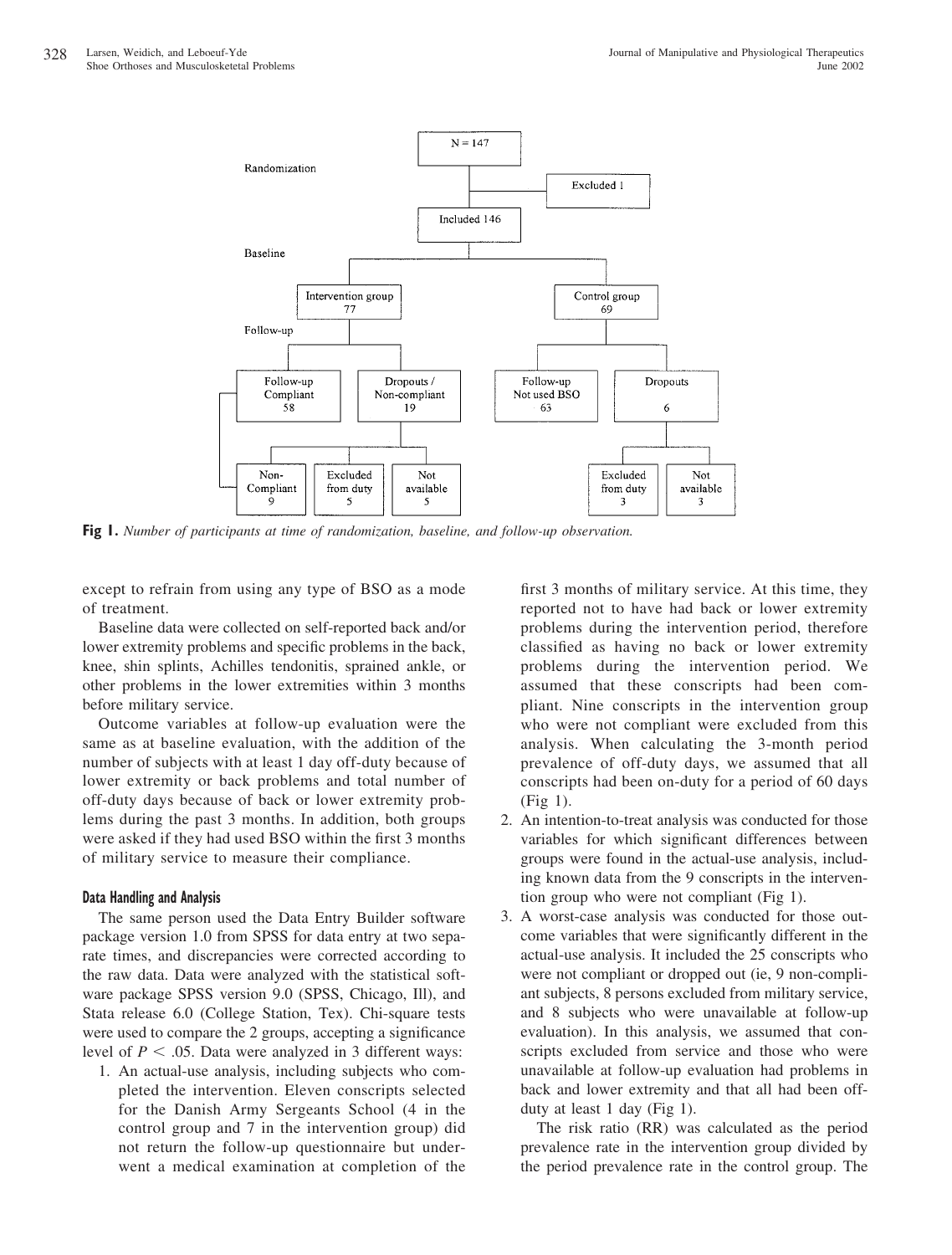#### **Table 1.** *Actual-use analysis*

|                                                                | Control group<br>$(n = 63)$ | Intervention group<br>$(n = 58)$ | P value for difference<br>between groups |
|----------------------------------------------------------------|-----------------------------|----------------------------------|------------------------------------------|
| Any problems in back or lower extremities<br>Specific problems | $56(43-68)$                 | $36(24 - 50)$                    | .045                                     |
| Back problems                                                  | $9(4-20)$                   | $9(3-19)$                        | 1.000                                    |
| Knee problems                                                  | $22(13-35)$                 | $28(17-41)$                      | .533                                     |
| Shin splint                                                    | $24(14-36)$                 | $5(1-14)$                        | .005                                     |
| Achilles tendonitis                                            | $9(4-20)$                   | $3(0-12)$                        | .276                                     |
| Sprained ankle                                                 | $3(0-11)$                   | $2(0-9)$                         | 1.000                                    |
| Other lower extremity problems                                 | $9(4-20)$                   | $9(3-19)$                        | 1.000                                    |
| Number of persons off-duty                                     | $29(18-45)$                 | $19(10-31)$                      | .287                                     |
| Number of days off-duty                                        | $1(1-1)$                    | $1(0-1)$                         | .035                                     |

The three-month period prevalence at follow up of 121 military conscripts for any problems in back or lower extremities; specific problems in the back, knee, shin splint, Achilles tendonitis, sprained ankle; number of persons with days missed from work and total number of off-duty days in percent, with 95% confidence limits in brackets.

#### **Table 2.** *Actual-use analyses*

|                                           | RR             | ARR        | <b>NNP</b>        | Cost               |
|-------------------------------------------|----------------|------------|-------------------|--------------------|
| Any problems in back or lower extremities | $0.7(0.4-1.0)$ | $19(2-37)$ | $5(3-53)$         | 98 (51–986)        |
| Specific problems: shin splint            | $0.2(0.1-0.7)$ | $19(7-31)$ | $5(3-15)$         | $101(62 - 279)$    |
| Number of days off-duty                   | $0.6(0.4-1.0)$ | $1(0-1)$   | $200(111 - 2500)$ | 3750 (2063-46,875) |

The 3-month period prevalence at follow-up for 121 military conscripts of variables with significant differences between groups. Relative risk (RR), absolute risk reduction (ARR), number needed to prevent (NNP), and costs per prevented case in US\$ (cost), with 95% confidence limits in brackets for the intervention group.

risk difference (ARR) was calculated as the prevalence in the control group minus the prevalence rate in the intervention group. Numbers needed to prevent (NNP) was calculated as 1 divided by the risk difference.19 Costs were calculated as NNP multiplied by cost per pair of BSO, which was approximately US \$19.

# **RESULTS**

Of the 154 persons drafted, 1 female and 146 male conscripts were available and willing to participate in the trial. One person was excluded because of current use of BSO. After randomization, the two groups consisted of an intervention group of 77 subjects and a control group of 69 subjects (Fig 1). At baseline evaluation, the 3-month period prevalence rates were similar in both groups on all collected data.

At follow-up evaluation, data were collected from 67 (87%) conscripts in the intervention group, and 63 (91%) in the control group, giving a total follow-up rate of 130 (89%) of 146 subjects. A total of 10 conscripts in the intervention group and 6 in the control group were classified as having dropped out of the study (Fig 1).

**Actual-use analysis (per protocol).** According to the actual-use analysis (ie, including those 58 conscripts who actually used the BSO and the 63 conscripts in the control group), there

was a significantly lower 3-month period prevalence of subjects with any problems in the back or lower extremities in the intervention group (36%) compared with the control group (56%). The same applied for specific problems with shin splints (13% vs 24%, respectively) and for number of off-duty days  $\langle 1\% (23 \text{ days})$  vs  $1\% (43 \text{ days})$ , respectively (Table 1). The cost to prevent 1 case of any problem in the back or lower extremities was US \$98. The cost for preventing 1 case of shin splints was US \$101. To prevent at least 1 case of off-duty days, the cost was US \$3750. For further information on RR, ARR, and NNP, please refer to Table 2.

**Intention-to-treat analysis.** The intention-to-treat analysis included those who entered the study and were available at follow-up evaluation (58 plus 9 who were not compliant, a total of 67 in the intervention and 63 in the control group) and was performed only for the significant variables from the actual-use analysis (any problems in the back or lower extremity, shin splints, and number of off-duty days) (Fig 1). According to this analysis, any problems in back or lower extremity were reported by 6 of the 9 conscripts who were not compliant, giving a non-significantly different 3-month period prevalence in the intervention group compared with the control group (40% vs 56%), a RR of 0.7, and an ARR of 15%. The NNP was 7 at a cost of US \$122 per prevented case (Table 3). Shin splints were reported by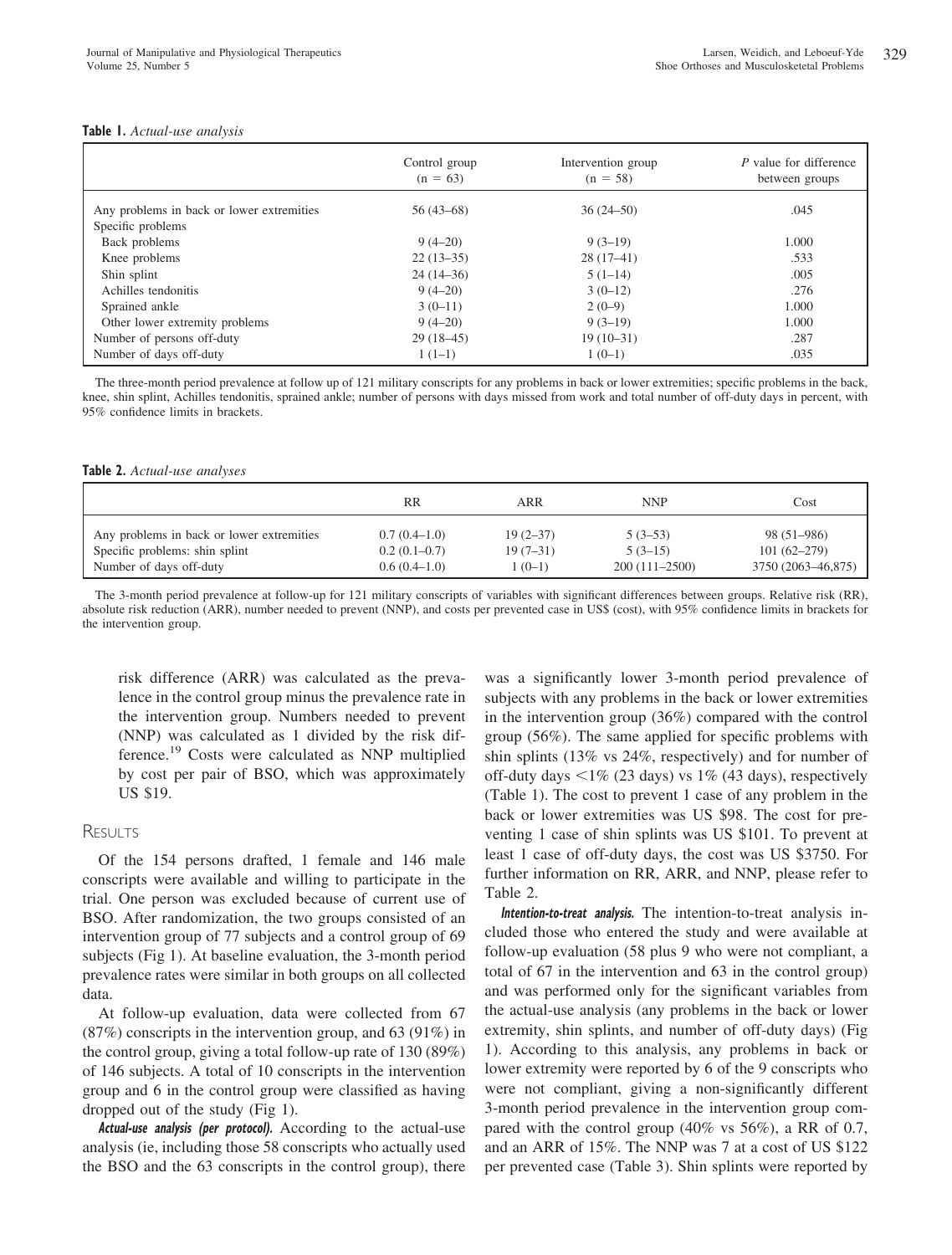|  |  | Table 3. Intention-to-treat analysis |  |
|--|--|--------------------------------------|--|
|--|--|--------------------------------------|--|

|                                          | Control<br>group<br>$(n = 63)$ | Intervention<br>group<br>$(n = 67)$ |                 |
|------------------------------------------|--------------------------------|-------------------------------------|-----------------|
| Problems in back or                      |                                |                                     |                 |
| lower extremities                        | 56 (43–68)                     | $40(29 - 53)$                       |                 |
| P value of difference<br>between groups  |                                |                                     | .114            |
| <b>RR</b>                                |                                |                                     | $0.7(0.5-1.1)$  |
| ARR                                      |                                |                                     | $15(2-32)$      |
| <b>NNP</b>                               |                                |                                     | $6(3-59)$       |
| Cost                                     |                                |                                     | $122(58-1103)$  |
| Specific problems:                       |                                |                                     |                 |
| shin splints                             | $24(14-36)$ 6(2-15)            |                                     |                 |
| P value for difference                   |                                |                                     | .005            |
| between groups<br><b>RR</b>              |                                |                                     |                 |
|                                          |                                |                                     | $0.3(0.1-0.7)$  |
| ARR                                      |                                |                                     | $18(6-30)$      |
| <b>NNP</b>                               |                                |                                     | $6(3-17)$       |
| Cost                                     |                                |                                     | $105(64 - 317)$ |
| No. of off-duty days                     | $1(0-1)$                       | $1(1-1)$                            |                 |
| P value for difference<br>between groups |                                |                                     | .828            |
| <b>RR</b>                                |                                |                                     | $1.0(0.6-1.5)$  |
| ARR                                      |                                |                                     | 0               |
| <b>NNP</b>                               |                                |                                     | $\Omega$        |
| Cost                                     |                                |                                     | Infinite        |

The 3-month period prevalence at follow-up for 130 military conscripts variables with significant differences between groups in the actual-use analysis in percent, with 95% confidence limits in brackets. Relative risk (RR), absolute risk reduction (ARR), number needed to prevent (NNP), and costs per prevented case in US\$ (Cost), with 95% confidence limits in brackets for the intervention group.

1 of the conscripts who were not compliant, giving a significantly lower 3-month period prevalence in the intervention group compared with the control group ( $6\%$  vs  $24\%$ ), a RR of 0.3, and an ARR of 18%. NNP was 6 at a cost of US \$105 (Table 3). An additional 20 off-duty days were reported in the intervention group, giving an equal number of off-duty days of 1% of the duty time in both groups, a RR of 1.0, and no risk difference (Table 3).

**Worst-case analysis.** The worst-case analysis included the 25 conscripts who were not compliant or who dropped out of the study, for a total of 146 conscripts. The total number of conscripts in the intervention group was 77, and 69 were in the control group (Fig 1). There were no significant differences for any of the outcome variables (any problems in back or lower extremities, shin splints or off-duty days).

## **DISCUSSION**

This study clearly illustrates the different results in relation to the choice of analysis. When the actual use of BSO was tested, results were superior to when the actual intervention was tested (ie, intention-to-treat). All significant results were not present in the worst-case analysis.

In addition, estimates of the NNP put the results in perspective. These ranged from 5 in preventing any problems in the back and lower extremities to 200 in preventing off-duty days. However, when the costs of prevention were calculated, the results were truly tested: to prevent just 1 day off-duty would cost US \$3750, according to the actual-use analysis!

## CONCLUSION

Although BSO, in accordance with the study by Finestone et al, $9$  has a statistically significant preventive effect on certain musculoskeletal problems in those who actually use them, the fact that relatively few conscripts seek care for this type of injury prevention is not economically feasible.

#### **REFERENCES**

- 1. Brinck B, Rasmussen NK, Kjøller M, Thomsen LK. Muskel-og skeletsygdomme i Danmark. Copenhagen: DIKE; 1995. p. 49-78.
- 2. Weidick F. Forsvarets registreringssystem til infirmerihenvendelser. Holstebro: WONCA; 1998.
- 3. Gillespie WJ, Grant I. Interventions for preventing and treating stress reactions of bone of the lower limbs in young adults. Cochrane Database Syst Rev 2000;2:1-11.
- 4. Milgron C, Finestone A, Shlamkovitch N, et al. Prevention of overuse injuries of the foot by improved shoe shock attenuation. A randomized prospective study. Clin Orthop 1992;281:189-92.
- 5. Sherman RA, Karstetter KW, May H, Woerman AL. Prevention of lower limb pain in soldiers using shock-absorbing orthotic inserts. J Am Podiatr Med Assoc 1996;86:117- 22.
- 6. Fauno P, Kalund S, Andreasen I, Jørgensen U. Soreness in lower extremities and back is reduced by use of shock absorbing heel inserts. Int J Sports Med 1993;14:288-90.
- 7. Schwellnus MP, Jordaan G, Nakes TD. Prevention of common overuse injuries by the use of shock absorbing insoles. A prospective study. Am J Sports Med 1990;18:636-41.
- 8. Sherman RA, Karstetter KW, May H, Woerman AL. Prevention of lower limb pain in soldiers using shock-absorbing orthotic inserts. J Podiatr Med Assoc 1996;86:117-22.
- 9. Finestone A, Giladi M, Elad H, et al. Prevention of stress fractures using custom biomechanical shoe orthoses. Clin Orthop 1999;360:182-90.
- 10. Subotnick SI. Sports medicine of the lower extremity. New York: Churchill Livingstone; 1989. p. 129-201.
- 11. Gould JA, Davies GJ. Orthopaedic and sports physical therapy. St. Louis (MO): CV Mosby; 1985. p. 313-41.
- 12. Roy S, Irvin R. Sports medicine prevention, evaluation, management, and rehabilitation. New York: Prentice-Hall; 1989. p. 412-49.
- 13. Ferguson H, Blake RL. Update and rationale for the intervented functional foot orthosis. Clin Podiatr Med Surg 1994;11:311-37.
- 14. Saye DE. The foot: biomechanics and orthotics. Ostomy Wound Manage 1993;46-54.
- 15. Hice GA, Kendrick Z, Weeber K, Bray J. The effect of foot